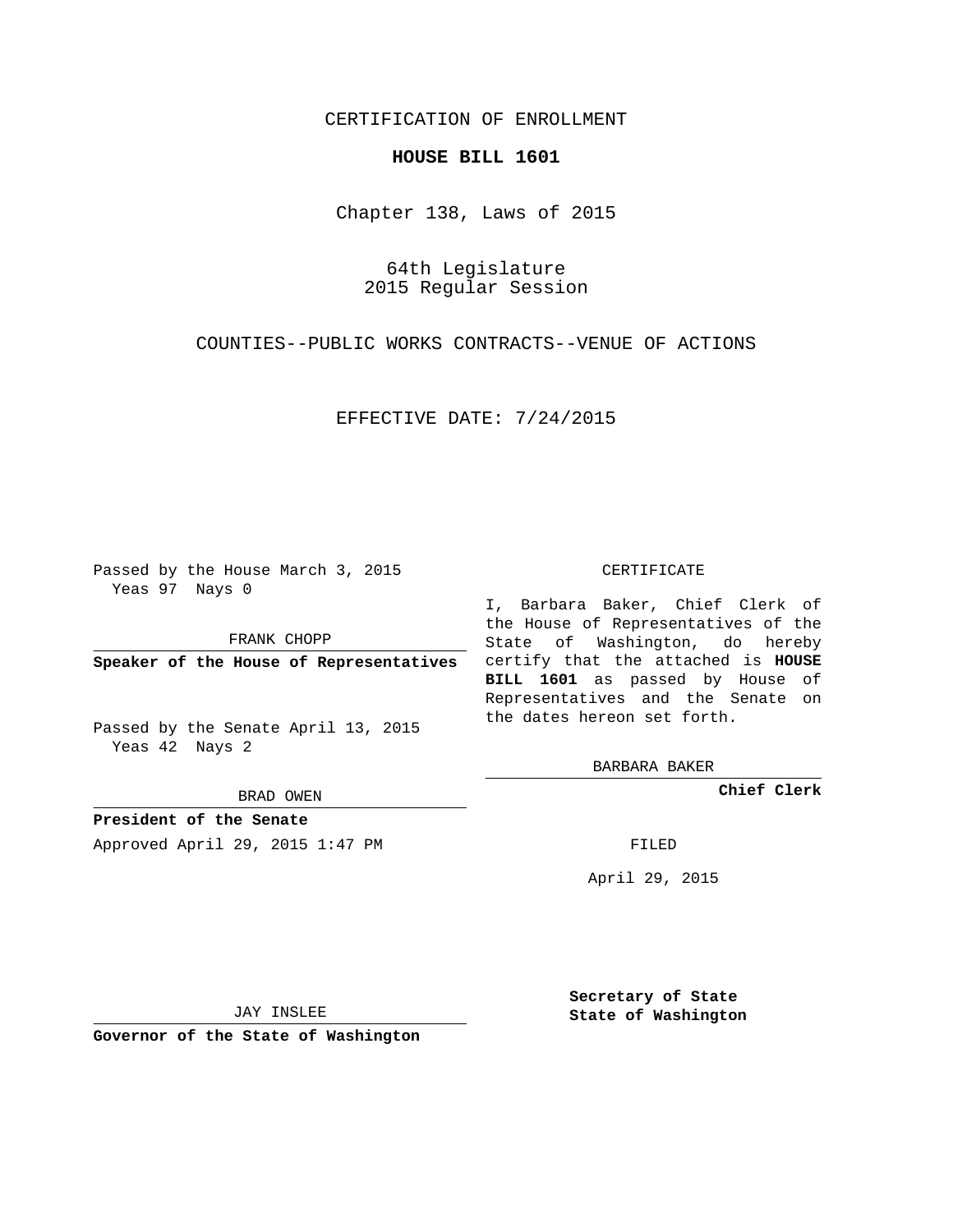## **HOUSE BILL 1601**

Passed Legislature - 2015 Regular Session

**State of Washington 64th Legislature 2015 Regular Session**

**By** Representative Rodne

Read first time 01/23/15. Referred to Committee on Judiciary.

1 AN ACT Relating to venue of actions by or against counties; and 2 amending RCW 36.01.050.

3 BE IT ENACTED BY THE LEGISLATURE OF THE STATE OF WASHINGTON:

4 **Sec. 1.** RCW 36.01.050 and 2005 c 282 s 42 are each amended to 5 read as follows:

 (1) All actions against any county may be commenced in the superior court of such county, or in the superior court of either of the two nearest judicial districts. All actions by any county shall be commenced in the superior court of the county in which the defendant resides, or in either of the two judicial districts nearest 11 to the county bringing the action.

12 (2) The determination of the nearest judicial districts is 13 measured by the travel time between county seats using major surface 14 routes, as determined by the administrative office of the courts.

 (3) Any provision in a public works contract with any county that 16 requires actions arising under the contract to be commenced in the 17 superior court of the county is against public policy and the provision is void and unenforceable. This subsection shall not be construed to void any contract provision requiring a dispute arising under the contract to be submitted to arbitration.